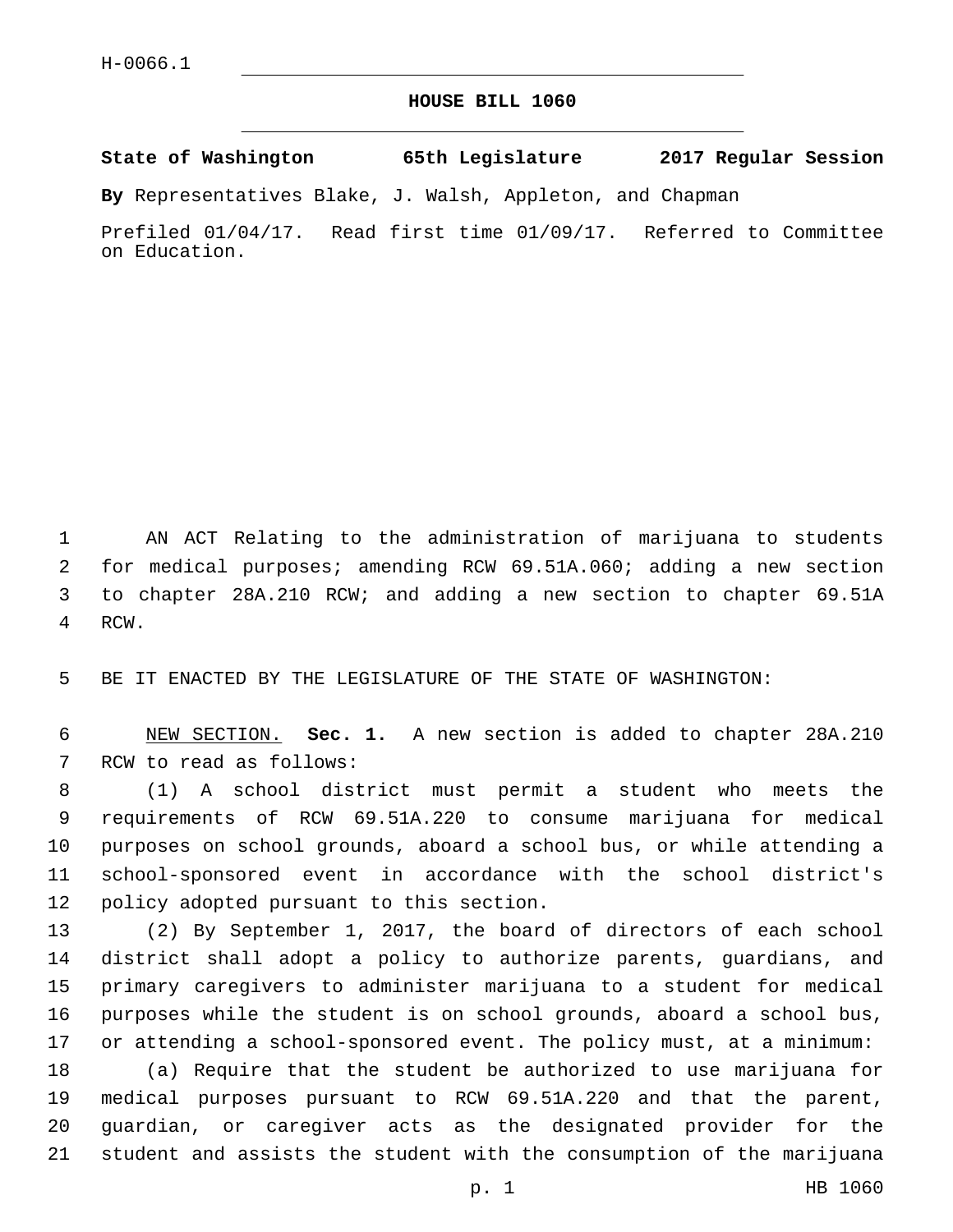while on school grounds, aboard a school bus, or attending a school-2 sponsored event;

 (b) Establish protocols for verifying the inclusion of the student in the medical marijuana authorization database under RCW 69.51A.230. The school may consider a student's valid recognition card to be proof of inclusion in the medical marijuana authorization 7 database;

 (c) Expressly authorize parents, guardians, and primary caregivers of students who have been authorized to use marijuana for medical purposes to administer marijuana to the student while the student is on school grounds, aboard a school bus, or attending a 12 school-sponsored event;

 (d) Identify locations on school grounds where medical marijuana 14 may be administered; and

 (e) Prohibit the administration of medical marijuana to a student by smoking or other methods involving inhalation while the student is on school grounds, aboard a school bus, or attending a school-18 sponsored event.

 (3) School district officials, employees, volunteers, students, parents, guardians, and primary caregivers acting in accordance with the school district policy adopted under subsection (2) of this section may not be arrested, prosecuted, or subject to other criminal sanctions, or civil or professional consequences for possession, manufacture, or delivery of, or for possession with intent to manufacture or deliver marijuana under state law, or have real or personal property seized or forfeited for possession, manufacture, or delivery of, or possession with intent to manufacture or deliver 28 marijuana under state law.

 NEW SECTION. **Sec. 2.** A new section is added to chapter 69.51A 30 RCW to read as follows:

 A school district must permit a student who meets the requirements of RCW 69.51A.220 to consume marijuana on school grounds, aboard a school bus, or while attending a school-sponsored event. The use must be in accordance with school policy relating to medical marijuana use on school grounds, aboard a school bus, or while attending a school-sponsored event, as adopted under section 1 37 of this act.